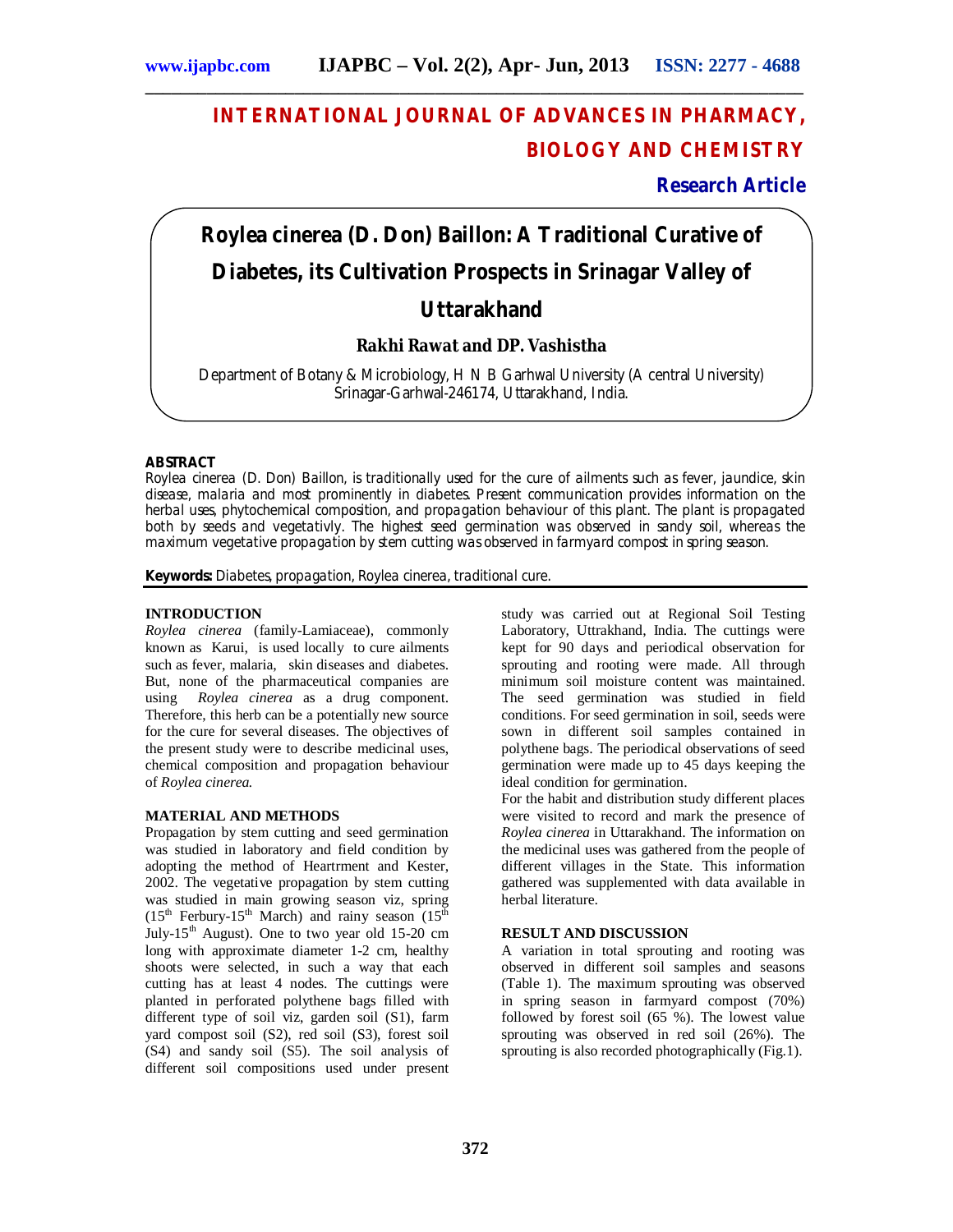| Table 1: Growth parameters sprouting of shoot cuttings after 90 days |                                      |                                   |                                           |                                            |                                   |                             |                                           |                                            |
|----------------------------------------------------------------------|--------------------------------------|-----------------------------------|-------------------------------------------|--------------------------------------------|-----------------------------------|-----------------------------|-------------------------------------------|--------------------------------------------|
| <b>Soil</b>                                                          | Spring season                        |                                   |                                           | <b>Rainv season</b>                        |                                   |                             |                                           |                                            |
| type                                                                 | Percent<br>of<br>sprouted<br>cutting | No of<br>sprout<br>per<br>cutting | <b>Maximum</b><br>width of<br>leaves (cm) | <b>Maximum</b><br>length of<br>leaves (cm) | Percent of<br>sprouted<br>cutting | No of sprout<br>per cutting | <b>Maximum</b><br>width of<br>leaves (cm) | <b>Maximum</b><br>length of<br>leaves (cm) |
| S <sub>1</sub>                                                       | $60 + 10$                            | $7 + 1$                           | $1.3 + 0.1$                               | $2.3 + 0.3$                                | $43.33 + 11.5$                    | $8 + 1$                     | $3.36 + 0.4$                              | $4.6 + 0.62$                               |
| S <sub>2</sub>                                                       | $70 \pm 10$                          | $9 \pm 0.5$                       | $2.9 \pm 1.4$                             | $4.16 \pm 0.2$                             | $46.66 \pm 5.77$                  | $7.66 \pm 0.57$             | $3.5 \pm 1.12$                            | $4.5 \pm 0.62$                             |

**S3** 26 5 5 0.5 1.2 0.2 2.16 0.15 26.66 11.5 7.66 0.57 3.1 1.24 3.75 1.11 **S4**  $\begin{array}{|c|c|c|c|c|c|c|} \hline \textbf{S4} & \textbf{S5} & \textbf{S6} & \textbf{S6} & \textbf{S6} & \textbf{S6} & \textbf{S6} & \textbf{S6} & \textbf{S6} & \textbf{S6} & \textbf{S6} & \textbf{S6} & \textbf{S6} & \textbf{S6} & \textbf{S6} & \textbf{S6} & \textbf{S6} & \textbf{S6} & \textbf{S6} & \textbf{S6} & \textbf{S6} & \textbf{S6} & \textbf{S6} & \textbf{S6}$ **S5** 60 17 8.6 1.1 1.6 0.2 2.6 0.5 43.33 11.5 8.33 1.52 3.76 0.45 4.93 0.64

**\_\_\_\_\_\_\_\_\_\_\_\_\_\_\_\_\_\_\_\_\_\_\_\_\_\_\_\_\_\_\_\_\_\_\_\_\_\_\_\_\_\_\_\_\_\_\_\_\_\_\_\_\_\_\_\_\_\_\_\_\_\_\_\_\_\_\_\_\_\_\_\_\_\_\_**

The results of soil testing are presented in Table 2. The results indicate the variation in soil parameter viz. organic carbon, phosphate and potassium in different soil. Propagation results varied in different soil types. The maximum sprouting and

rooting was observed in S2 and S4. These soils also have highest desirable soil properties such as organic carbon 0.780 and 0.795, potassium 271.04 and 274.40, phosphate 30.192 and 37.788, and soil Ph 7.0 and 6.5 respectively.

**Table 2: Chemical characteristics of the soil**

| Soil type      | pН  | Organic carbon | Phosphate | Potash |
|----------------|-----|----------------|-----------|--------|
| S1             | 7.1 | 0.630          | 20.720    | 224.00 |
| S <sub>2</sub> | 7.0 | 0.780          | 30.192    | 271.04 |
| S <sub>3</sub> | 6.5 | 0.525          | 28.712    | 215.04 |
| S4             | 6.5 | 0.795          | 37.788    | 274.40 |
| S <sub>5</sub> | 6.9 | 0.435          | 13.616    | 215.04 |

After 90 days of planting, the stem cuttings were examined for root initiation and survival (Table 3, Fig. 2). Season wise the number of dead cutting was highest in rainy season which was almost 50% of the total cuttings. The survival of cutting was

lowest in the red soil amongst all in both seasons. The rooting was highest in spring season. The maximum root growth and highest rooting was observed in the forest soil and farmyard compost.

| Soil           |                                                       |                                          | Spring season        |                    | rainv season                                          |                                  |                             |                              |
|----------------|-------------------------------------------------------|------------------------------------------|----------------------|--------------------|-------------------------------------------------------|----------------------------------|-----------------------------|------------------------------|
| type           | Percent<br>of rooted<br>cutting<br>after<br>sprouting | <b>Maximum</b><br>length of<br>root (cm) | Fresh weight<br>(gm) | Dry weight<br>(gm) | Percent of<br>rooted<br>cutting<br>after<br>sprouting | Maximum<br>length of<br>root(cm) | <b>Fresh weight</b><br>(gm) | Dry weight<br>(gm)           |
| S1             | $10 \pm 10$                                           | $4.33 \pm 4.5$                           | $0.15 \pm 0.52$      | $0.14 \pm 0.135$   | $13.3 \pm 5.77$                                       | $10 + 4$                         | $0.316 \pm 0.135$           | $0.304 \pm 0.42$<br>8        |
| S <sub>2</sub> | $53.3 + 15$                                           | $11.33 + 4.31$                           | $0.96 + 0.57$        | $0.916 \pm 0.141$  | $43 \pm 5.77$                                         | $20 \pm 4.35$                    | $1.44 \pm 1.141$            | $1.296 \pm 0.50$             |
| S <sub>3</sub> | $10 + 0$                                              | $13.33 \pm 3.7$                          | $0.043 + 0.26$       | $0.041 \pm 0.048$  | $13.3 \pm 5.77$                                       | $14.66 \pm 4.5$                  | $0.379 \pm 0.48$            | $0.338 \pm 0.24$             |
| <b>S4</b>      | $50 \pm 10$                                           | $11.66 \pm 1.52$                         | $0.672 \pm 0.54$     | $0.615 \pm 0.173$  | $43.3 \pm 5.77$                                       | $21.66 \pm 7.6$                  | $1.618 \pm 0.173$           | $1.471 \pm 0.52$<br>$\Omega$ |
| S <sub>5</sub> | $53.3 + 20$                                           | $13.5 \pm 3.5$                           | $0.66 + 0.529$       | $0.61 \pm 0.299$   | $40 \pm 10$                                           | $20.33 + 9.8$                    | $0.766 \pm 0.199$           | $0.74 \pm 0.509$             |

**Table 3: Rooting response of** *R. cinerea* **after 90 days**

In present report the seed germinability also showed considerable variation in different soil medium. The sandy soil showed maximum germination (60%) followed by forest soil and garden soil, 27% and 10% respectively (Figs. 3 &

4). No seed germination was observed in red soil and farmyard compost. Sandy soil is always best for seed germination.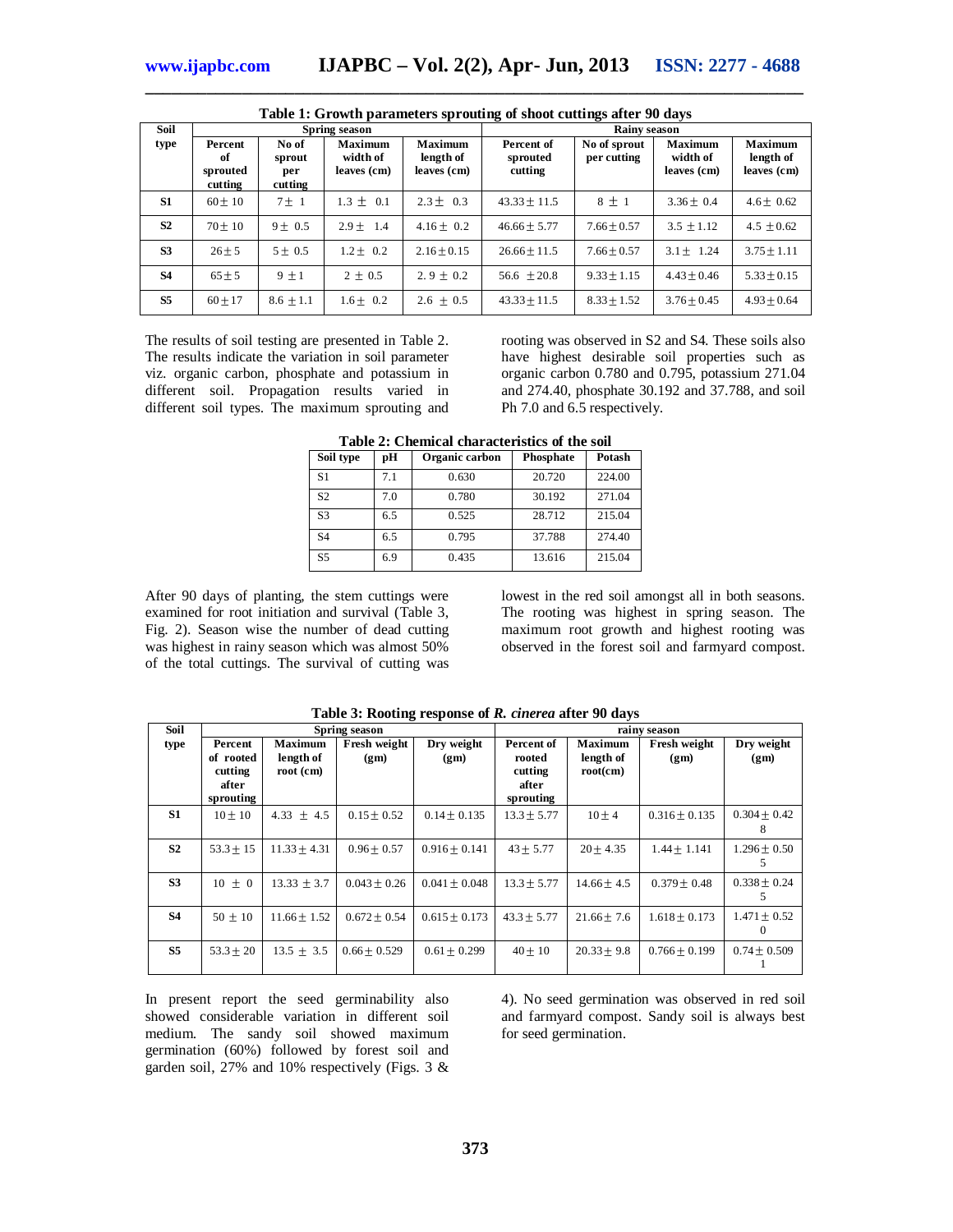

**Figs. 1-4: Propagation of** *Roylea cinerea* **.1: Sprouting and establishment of stem cutting of** *Roylea cinerea* **2: Rooting in stem cutting of** *Roylea cinerea,* **.3: Seedling establishment of** *Roylea cinerea***.4: Fully grow seedlings of** *Roylea cinerea* **(45 days old)**

The scrutiny of the data on phytochemical composition of *Roylea cinerea* reveales the presence of large number of medicinally important phytochemicals in different parts of the plant (Table 4). The most important compounds reported are glycosides and two diterpinoids-calyone and

precalyone. The diterpinoids are commonly used as an important ingredient of several medicines against tumour, microbial infection, fever, diabetes etc. (Ranganayaki *et al* 1985; Dhobal and Joshi 1979; Ansari *et al* 1981, Dhobal *et al* 1981, Kumar *et al* 1981, Dwan *et al* 1979)

**Table 4: Phytochemicals of the plants parts**

| Organ         | <b>Phytochemicals</b>                                                                                                                                                                         |
|---------------|-----------------------------------------------------------------------------------------------------------------------------------------------------------------------------------------------|
|               | Betulin, $\beta$ -amyrin, $\beta$ -sitosterol, stigmasterol, cetylalcohol,<br>Glucose, Fructose, Arabinose, Palmitic, Stearic, Olic, Gallic, Oxalic, Tartaric, Anthraquinone glycoside, 1, 4- |
| <b>Leaves</b> | dihydroxy-6, 7-dimethoxy 2-methy 3-O- $\beta$ -D-glycopyranoside, Flavonol glycoside, Quercetin 3 O- $\beta$ -L-<br>rhamnoside, Moronic acid, Calyone, Precalyone, and Calyenone.             |
|               | Pentacosane, Octacosanol, Friedelin, $\beta$ -amyrin, $\beta$ -sitosterol, Betulonic acid, $\beta$ -sitosterol- $\beta$ -D glucoside and                                                      |
| Stem          | 5.6.7.4 -tetramethoxyflavone.                                                                                                                                                                 |
| Root          | 3- <i>B</i> -hydroxyolean-12-ed-28-oic acid.                                                                                                                                                  |

The collection of information on the medicinal use from local people and herbal literature has revealed that a large number of medicinal properties are associated with the plant. The bitter decoction of the leave is used as tonic. It is also prescribed as cure for fever, jaundice**,** skin diseases (Osmaston 1927, Gaur 1999). However, the medicinal use has remained confined to the local ethnic groups and are not economically exploited. Our scrutiny of the popular herbal drugs has revealed that in none of the branded medicine sold popularly in drug stores has this herb has as a sole or mixed component.

With such as vast possibilities, *Roylea cinerea* can be a potential herbal plant and can be recommended for the cultivation in valley regions in the middle Himalayas of Uttarakhand, as it has been established presently that the plant is able to propagate both vegetatively and by seeds in some preferred soil conditions. Further, as the plant has well recorded diterpinoids and glycosides constituent, it can find a place in various herbal prescription drugs. Further the *Roylea cinerea* can successfully grow naturally in the climatic zone of